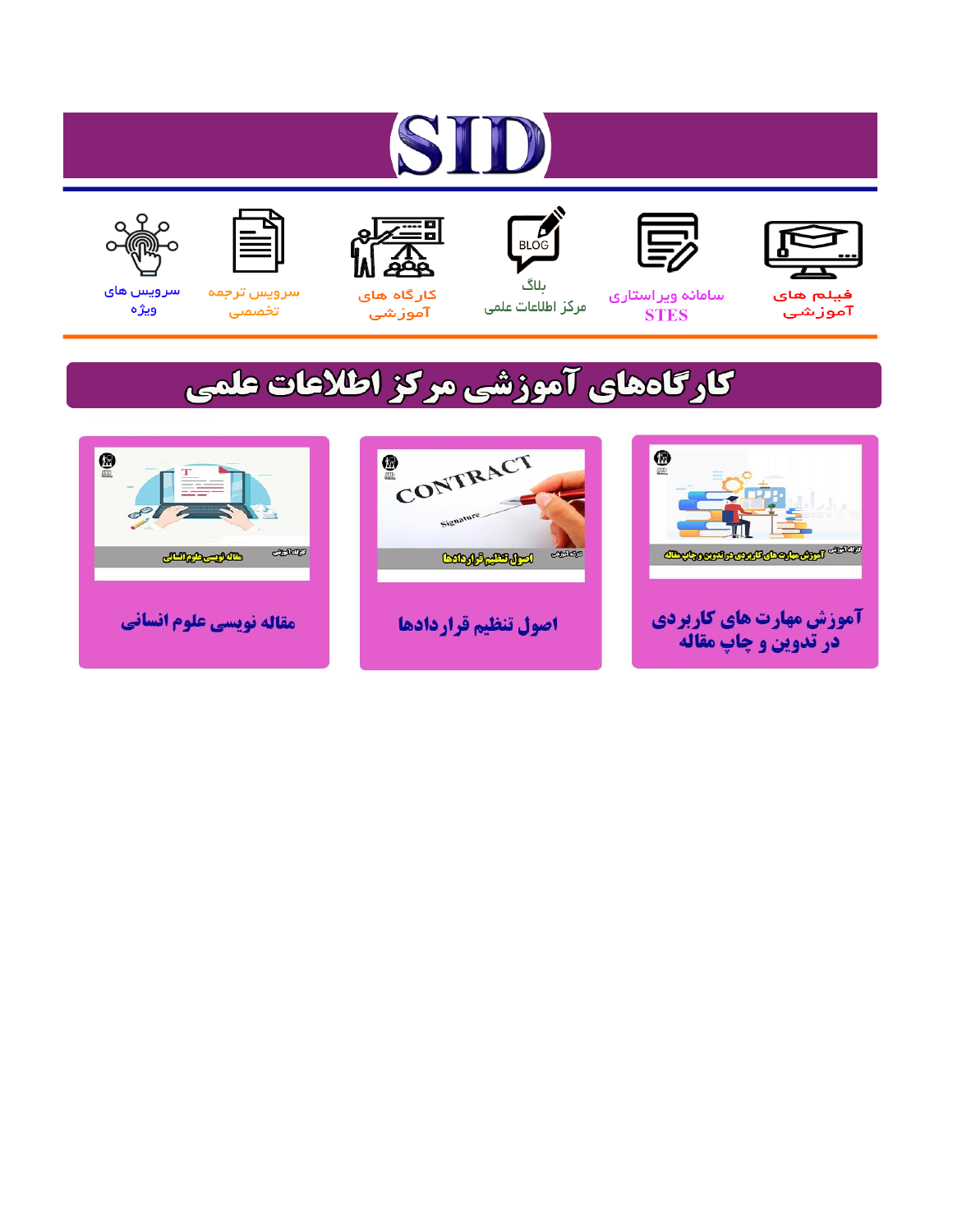



**Crescent Journal of Medical and Biological Sciences** Vol. 1, No. 4, Autumn 2014, 113-117

**eISSN:** 2148-9696

### **Pain after Cardiac Surgery: A Review of the Assessment and Management**

Razieh Parizad<sup>1</sup>, Farahnaz Abdolahzadeh<sup>2</sup>, Mitra Mousavi-Shabestari<sup>1\*</sup>

#### **Abstract**

**Objective:** Surgery is among the causes of acute pain. One of the major problems of patients after surgical procedures is postoperative pain. Annually, millions of people throughout the world undergo surgery and experience different intensities of postoperative pain. Due to physiological changes and given the stability of the heart and lung, the management and control of pain is rarely considered as a priority in the care of patients after cardiac surgery. Cardiac surgical patients experience pain due to the surgical incision and between the ribs nerve injury created during the course of the surgery, and irritation and inflammation of the pleura by catheters. Control and management of pain in intensive care units (ICU) are the main tasks in nursing care. The purpose of this review study was the investigation, assessment, and management of pain in patients after cardiac surgery. argery is among the causes of acute pain. One of the major problems of patien<br>as postoperative pain. Annually, millions of people throughout the world un<br>ce different intensities of postoperative pain. Due to physiological

**Materials and Methods:** In this study, the literature available on Magiran, Google Scholar, ScienceDirect, and PubMed were collected, and after reviewing, the relevant literature was studied.

**Results:** Although pain is one of the major stressors in patients undergoing surgery, the measures taken for the treatment and care of these patients are associated with experiencing pain. In this regard, all the resources have emphasized the using of guidelines and tools to assess patients' pain. However, in cardiac surgery patients, sufficient attention is not paid to pain control. Patients reported poorly controlled pain and experiences of moderate to severe pain after surgery.

**Conclusion:** Pain is a subjective experience, and in patients who cannot report their pain, it should be considered important. According to numerous studies, pain control is not performed in ICUs. Thus, efforts should be made for appropriate control and reduction of pain, use of valid methods to determine and control pain, and improvement of the quality of the programs.

**Keywords:** Assessment, Control, Heart Surgery, Pain

#### **Introduction**

Pain is the most common cause of help seeking by patients from the medical team. Pain is a subjective personal experience that can only be described by the person who has experienced it. Moreover, pain is an important symptom of a disease and it is associated with most diseases. Perhaps there is no scarier feeling than pain for the patient undergoing medical or surgical treatment (1). After surgery, pain is a common phenomenon. Operations are the causes of acute pain. One of the major complaints of patients after surgery is postoperative pain. In many patients the pain is not treated adequately (2,3).

Hundreds of millions of people around the world undergo surgery every year one of which is cardiac surgery. Pain affects peace, and physical and mental health of the individual, and increases heart rate, respiratory rate, blood pressure, and sleep disorders (4). Despite the many effective pain relievers, inadequate pain control after surgery is one of the most important postoperative problems. Pain is always a common concern of patients with cardiac

**Received:** 16 May 2014, **Revised**: 21 Jun 2014, **Accepted:** 19 Jul 2014, **Available online:** 15 Sep 2014

<sup>1</sup> CardiovascularResearch Center, Tabriz University of Medical Sciences, Tabriz, Iran

<sup>2</sup> Faculty of Nursing and Midwifery, Tabriz University of Medical Sciences, Tabriz, Iran

**<sup>\*</sup>Corresponding Author:** Mitra Mousavi-Shabestari, CardiovascularResearch Center, Tabriz University of Medical Sciences, Tabriz, Iran Tel: +98 914310261, Email: mousavi sha@yahoo.com *www.SID.ir*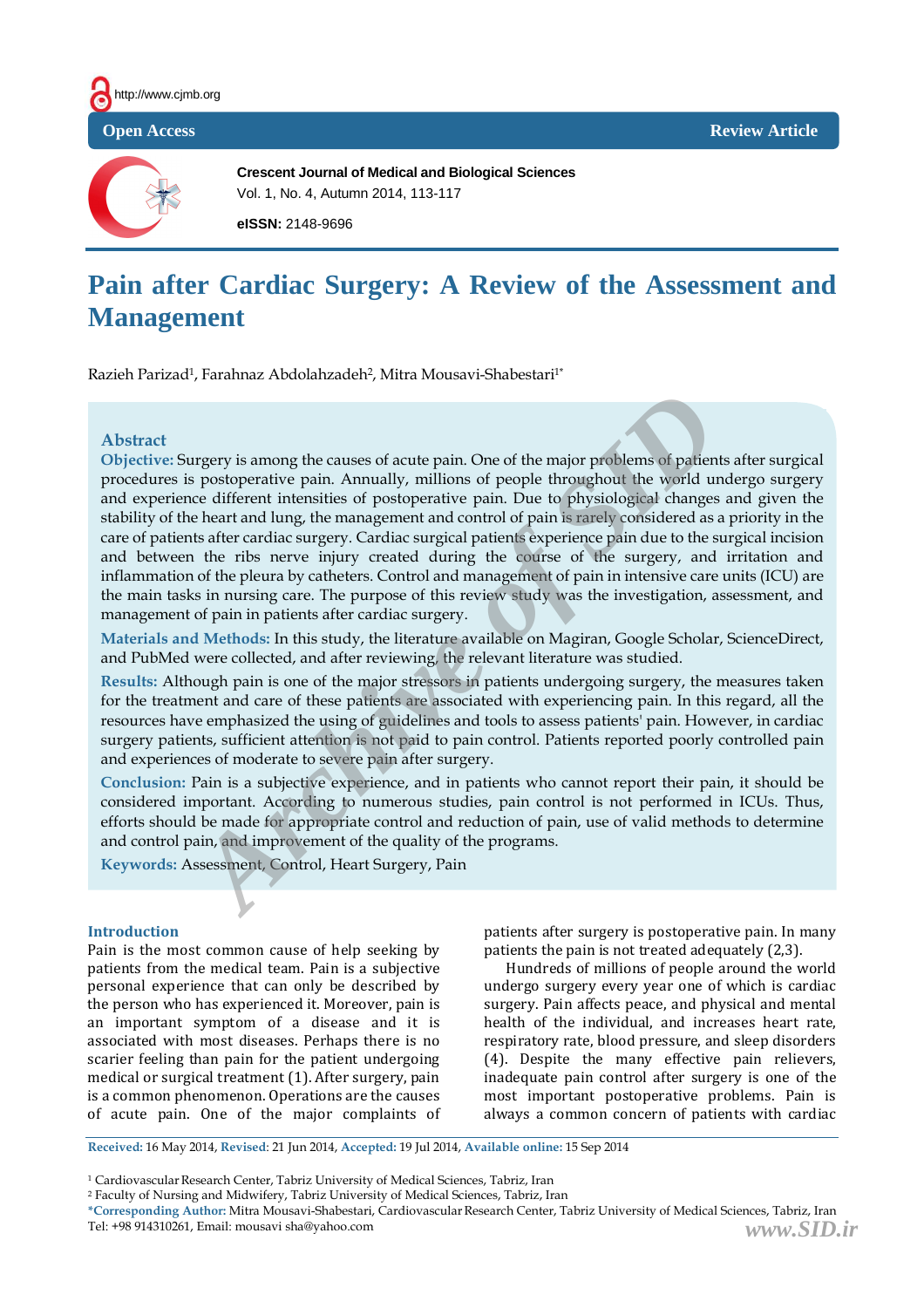surgery. Patients are always concerned that, after surgery, pain will prevent them from sleeping and performing different activities. The degree of pain experienced is often higher than that estimated, and thus, pain killers are not prescribed enough (5). Approximately 3/4 of patients who suffer from acute and chronic pain and receive narcotic pain medications still suffer from pain after surgery. Studies showed that 77% of surgical patients in intensive care units (ICU) experience pain (2,6,7). Cultural background affects the meaning of pain and pain treatment. Pain relief is one of the most complex issues related to pain, although its treatment seems simple (8).

The aim of this study was to investigate the experience of pain and its management in cardiac surgery patients.

#### **Materials and Methods**

In this study, the literature available on Magiran, Google Scholar, Science Direct, and PubMed were collected and reviewed.

#### **Results**

Based on the study by Cupples on 53 million surgeries in the United States, 30% of patients experienced mild pain, 30% moderate pain, and 40% suffered from severe pain after surgery (8). In the research by Chung and Lui, the most recognized nursing problem in surgical wards was pain and almost 85% of surgical patients complained of pain (9). Statistical studies showed that the greatest concern of patients who had heart surgery was pain which often affected their sleep. Stress factors in patients in ICUs have shown that pain is the second most prevalent stressor for operated patients (10,11). An important note in the care of these patients is that all the pain experienced by the patients is real, even if there is no apparent cause for the pain. Therefore, pain is based on the patient's belief of its existence. Thus, nurses are responsible for the assessment, management, and treatment of pain. Pain management and control has more benefits than its discontinuation. Therefore, by reducing pain, its possible complications in patients after cardiac surgery can be prevented (12). The surgical incision and between the ribs nerve injury created during the course of the surgery, and irritation and inflammation of the pleura by catheters cause pain after cardiac surgery. 18). Pain management is more im<br>
the literature available on Magiran,<br>
the literature available on Magiran,<br>
the literature available on Magiran,<br>
the literature pain has troube breath<br>
the literature cardiovance are are a

Postoperative pain control is an important task for nurses. Listening and paying attention to verbal and nonverbal expressions of pain by the patient is very important. Due to the specific circumstances of patients after heart surgery, admission of patients to the ICU is necessary for 1 to 3 days. During this time, due to the endotracheal tube suctioning, coughing, and physiotherapy, the pain increases (13). Most nurses believe that cardiac surgery is not very painful. Nevertheless, many studies have shown that a majority of patients (71%) after heart surgery, due to the surgical incision site, experience pain of moderate to severe intensity (14-16). In the study by Parvan et al., pain and discomfort in patients after coronary artery bypass graft (CABG) surgery was one of the most stressful conditions presented (17). Parvan et al. stated that nurses' understanding of patients' perception of pain was a key factor in strategic decision making regarding the reduction of pain and discomfort (17).

Incidence of chronic pain after heart surgery varies between 21-55%. Pain experienced after cardiac surgery may have visceral, muscular, or neurotic sources (18). Age, duration of surgery, the incision affect pain intensity, and risk factors of chronic pain include depression, psychological vulnerability before and after surgery, major surgery, and operation prolonged more than 3 hours (18). Pain management is more important than pain control. Reduction of pain can be followed by the prevention of possible side effects of pain. A patient with severe pain has trouble breathing, and lung and cardiovascular risks followed by effects on other systems can be expected (19).

Despite recent advances in the quality of education and treatment of pain, patients complain of moderate to severe postoperative pain. Patients who have undergone cardiac surgery have reported pain, due to receiving insufficient doses of analgesic drug (20). Control and treatment of postoperative pain is a complex issue. Although pain control is important after cardiac surgery, studies showed that pain was not adequately controlled in these patients, and in only 30-36% of the patients the maximum dose of the drug was used (21,22). Based on the data obtained from this study, the dose of pain killer prescribed by the doctor and administered by nurses was lower than that actually required by the patient. The reason for this was the fear of drug dependency and respiratory depression. Treatment of pain after cardiac surgery was discussed for 30 years until the issue was studied by Watt-Watson and Stevens and their findings suggested that many nurses believed that heart surgery was not painful (22). As a result of incorrect assessment of pain by nurses, protocols and inappropriate drug use by them, patients' inability or unwillingness to communicate, and the hypothesis that patients should wake early from anesthesia and their blood pressure be stable, pain control is postponed to the next step (21,23-26).

Continuous and periodic pain causes anxiety, fear, depression, sleep deprivation, anger, and lack of confidence in the treatment team regarding their ability and motivation to treat pain. Accurate assessment of pain is determined by intensity, quality, and duration of pain (which is different for each patient). Pain assessment helps in the identification and selection of the best treatment. Curtiss, in her study on orthopedic pain assessment standards, had identified that weakness in the evaluation of pain leads to weak pain management (27). The findings of Carroll et al. showed that hospitals that do not have a specific form for the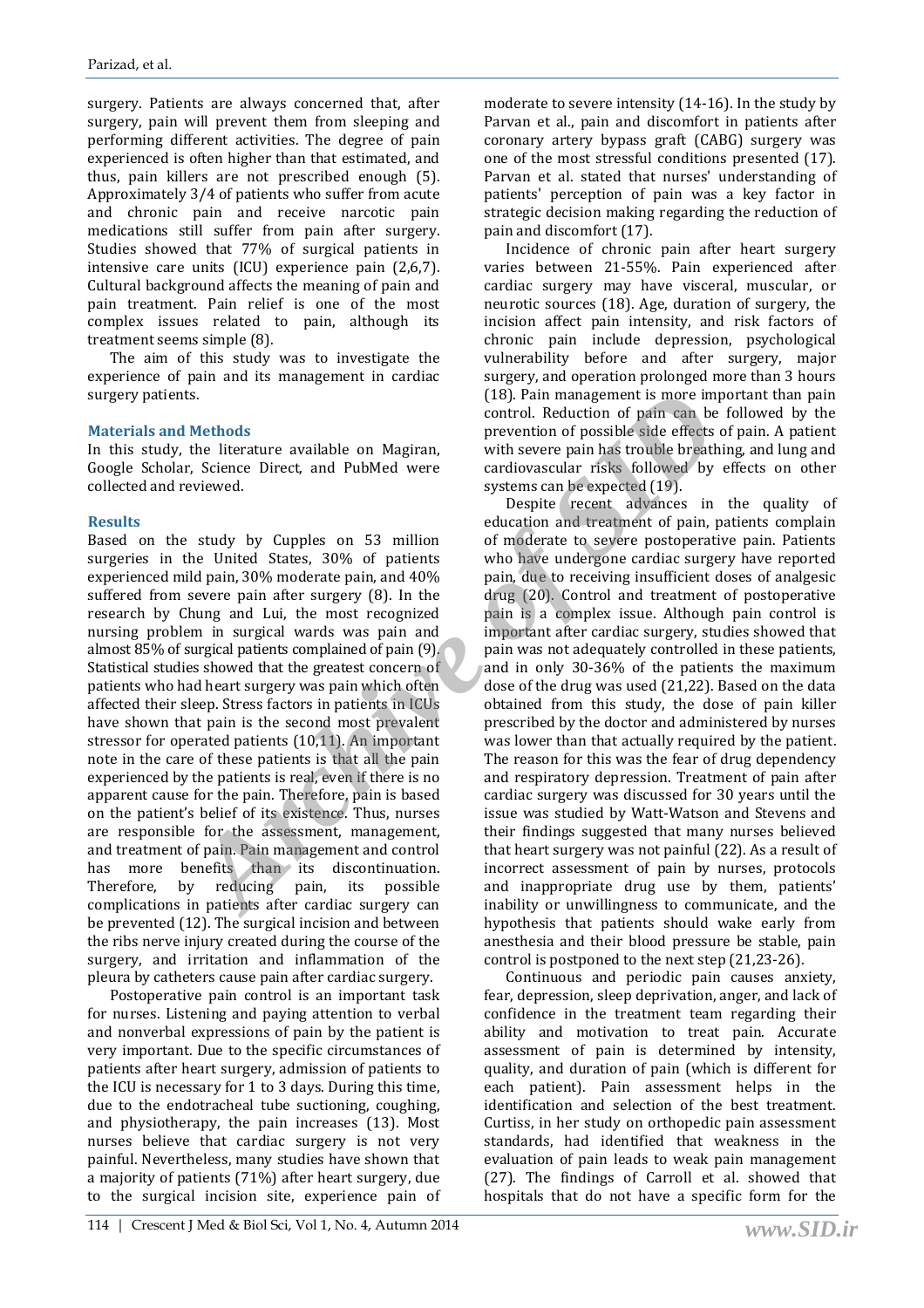assessment of pain were significantly different from hospitals that had the assessment of pain form regarding the satisfaction in both groups of patients (11). Researches from the past 25 years showed that the inability to control pain resulted from incorrect assessment of pain by nurses and inadequate intake of certain medications (28).

The study by Puntillo et al. showed that inadequate pain control was associated with increased sympathetic response and ineffective breathing leading to hypoxia, catecholamine release, and general reaction to stress (29). Nurses can support patients and create a calm environment to help ensure patient comfort. Stein-Parbury and McKinley reviewed 26 articles and reported that 71% of patients complained of severe pain. These patients suffered from delusions, memory impairment, and disorientation. The main complaints of the patients were inability to sleep, inability to distinguish day from night, lack of comfort, and inability to talk. In this paper, the researchers recommended that nursing interventions such as frequently informing patients about their place and time, and helping to reduce the patient's excitement and assuring them by explaining to them (30). The study by Desbiens et al., on pain and satisfaction with pain control in 5176 patients admitted to intensive care units, showed that 49.9% of patients suffered from pain, 14.9% reported high intensity pain, and 14.9% were not satisfied with pain control. The results of this study indicated that factors such as race, age, income, health insurance, and education had no significant effect on pain intensity (31). Freed from delusions, memory recommended in patients who are<br>
and disorientation. The main (29,32).<br>
Archive of the patients were inability to sleep, Training before the operation<br>
intability to talk. In this paper, the an

Physical activity also has an effect on pain. The study by Yorke et al. on control and management of pain after cardiac surgery in Australia showed that patients who had undergone intra muscular artery (IMA) transplant received morphine significantly more than patients who did not have this transplant. Moreover, 92% of patients felt pain in the chest wound area. Regarding physical activity, cough with 95% followed by physiotherapy (89.2%) and movement (88.2%) had the greatest effects on pain (15).

Pain assessed by nurses was also effective in controlling pain. Puntillo et al. determined the accuracy of nurses in pain evaluation using a numeric pain scale ranging from 0 to 10 (29). They showed that nurses measured lower pain intensity with this scale than the patients, and the patients' pain was at a moderate level. Nonetheless, the selected dose of morphine for patients was more in coordination with the pain assessed by the nurses. The findings showed that the indirect assessment of behavioral and physiological indicators of pain by nurses was not accurate (29,32).

During treatment and pain relief after surgery, a chain of communication exists between the patients' experience, drug application, prescribing of painkillers by physician, and decision making and administration of painkillers by nurses. The main

loop of this chain is the patient. Patient satisfaction is the main goal of the therapy team.

#### **Discussion**

Researchers have come to the conclusion that the best indicator of patient pain is the assessment of the patient. However, patients in the ICUs are generally semiconscious or because they are connected to a ventilator they are unable to communicate and express their pain. Numeric pain intensity scales that show numbers to express the pain (lower to higher) or images that express the pain can be used in order to solve this problem. Paying attention to physiological indicators (increased pulse rate, breathing, sweating, and pale color) and behaviors such as crying, frowning, moaning, and stretching is recommended in patients who are semi-conscious (29,32).

Training before the operation and use of analgesics for pain control before the onset of pain after cutting the chest in heart surgery can reduce pain and the amount of painkillers prescribed after surgery. The results of numerous studies showed that the use of preoperative education in the intervention group in the first 48 hours after surgery decreased the amount of prescribed painkillers (33-35). It should be noted that visible behavioral and physiological indicators of pain may be minimal or not even exist. However, this does not mean that the patient feels no pain (32). The results of the studies by Puntillo et al. (29) and Brouner and Smith (32) showed that nurses' indirect assessment of pain using behavioral and physiological indicators was not accurate.

Lack of patient satisfaction of pain control in ICUs can be attributed to the following reasons: patient's inability to communicate and express pain (due to the low level of consciousness, intubation); nurse's fear of creating dependency on narcotics; and the patient's respiratory depression (21,34). Other factors were also involved in this field including severity of pain, patients' expectations of pain, and the amount of time patients waited for receiving painkillers. When a patient has to wait a long time to receive painkillers or when the pain is more than expected, pain intensity will be increased (26).

The art of nursing in pain management includes simple interventions to create more pain relief for the patient. Interventions, such as changing condition, emotional support for the patient and their family, repeatedly informing the patients about the situation, explaining the clinical practices for the patient, back massage, oral care, providing patients with their favorite entertainment (radio, TV, newspapers, and etc.), providing visiting time opportunities for the patient and their family, are worth mentioning. Patients in the ICU, in addition to disclosing their negative experiences, also reported their positive experiences of feeling secure and confident due to the nurses' presence (30). The nurses should assess patients and provide training based on the individual needs of the patients (36). Higher knowledge of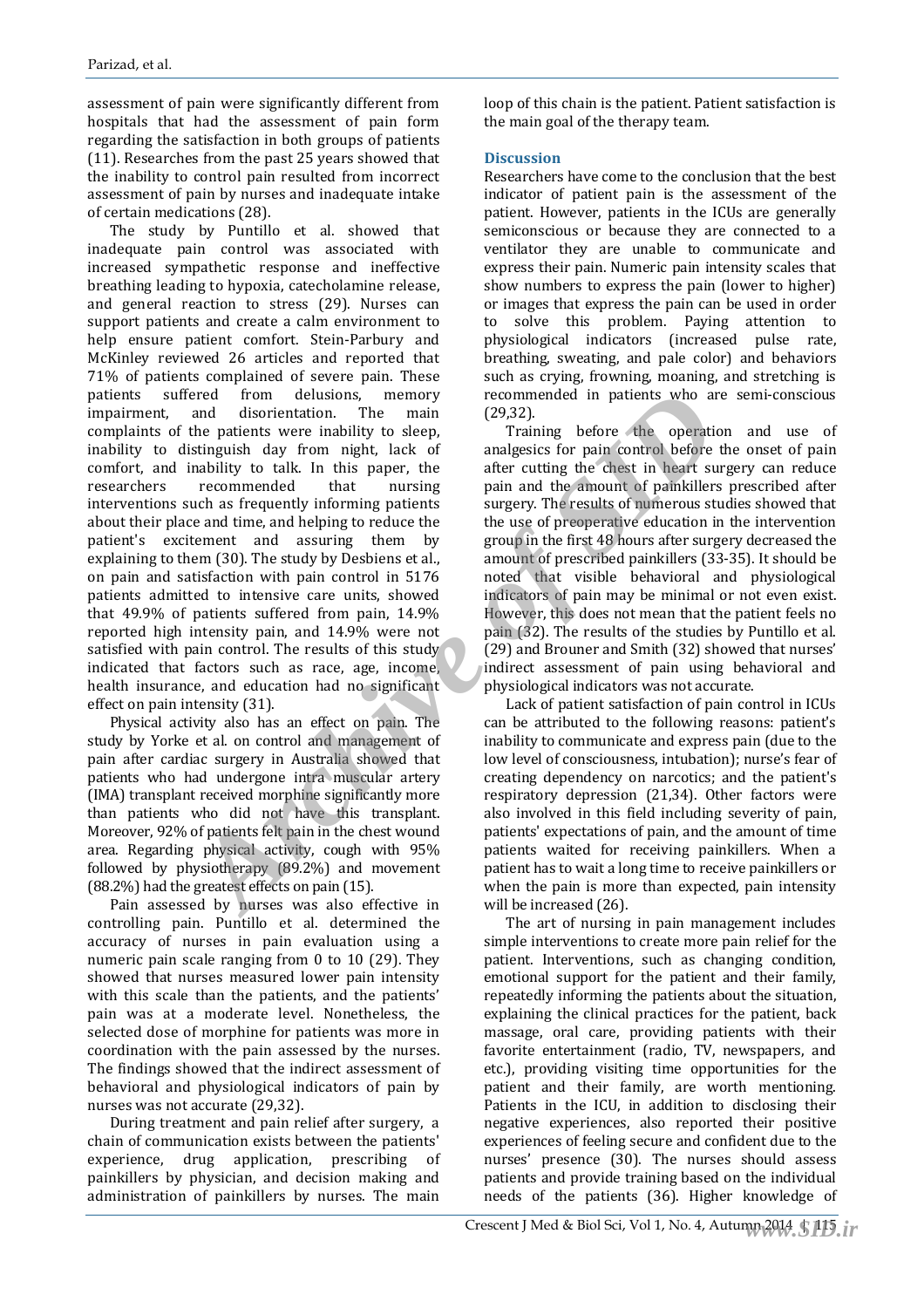nurses and doctors regarding the pharmacology of analgesics and tranquilizers may also be recommended. Nurses' and doctors' knowledge about tranquilizers will help them in clinical decision making and controlling pain.

#### **Conclusion**

Given the importance of pain management and control, and treatment of postoperative pain, further studies are necessary in this regard. Patient comfort is a priority in crises; however, this fact is generally overlooked. Based on studies of pain in patients after cardiac surgery, their pain was not appropriately controlled and they experienced intense pain. Inadequate pain control can result in negative patient outcomes. Uncontrolled pain may result in aggravated sympathetic responses, and thus, affect the cardiovascular system. These situations can be improved with the following rules:

1. Increasing the knowledge of physicians and nurses in the field of pharmacology of analgesics

2. Identifying and eliminating the stress factors that underlie anxiety and agitation in patients

3. Assigning time to nursing interventions for patient comfort

4. Providing preoperative patient education

Nurses have a great responsibility for the assessment and necessary measurement of pain. It is clear that all patients have moderate or severe pain after heart surgery and insufficient doses of painkillers are used. Furthermore, uncontrolled acute pain can have immediate or long-term negative consequences for the patient's recovery. Clinical training should include a clear knowledge of patients and nurses in the field of assessment and management of pain. Nursing education programs should emphasize the primary importance of pain relief. Detailed reports include reports on patients' clinical history, continuing studies, protocols for practices, and interventions for the management of pain. The patient education program includes training on how to access the system to request help. Most patients are not aware of their pain intensity and are not able to report their pain. Patients should be taught how and when to express the intensity, quality, duration, and location of their pain. mathetic responses, and thus, affect<br>
ular system. These situations can be<br>
the following rules:<br>
the following rules:<br>
the following rules:<br>
the following rules:<br>
the following rules:<br>
archive of the state of physicians a

#### **Ethical issues**

Written informed consents were obtained from the patients for publication of this study. The study has been approved by the local ethics committee.

#### **Conflict of interests**

We declare that we have no conflict of interests.

#### **Acknowledgments**

We would like to express our gratitude to the IT units of the Shahid Madani Hospital for their assistance in data collection.

#### **References**

1. Phipps WJ. Phipps' Medical-Surgical Nursing:

Health and Illness Perspectives-EMEA Edition. 8th ed. Philadelphia, PA: Mosby Elsevier; 2007.

- 2. Arya B, Abdolahi AA, Rahmani Anaraki H, Gol Alipour MJ, Vakili MA. Post-operative Analgesic Effect of Intramuscular Pethedine Compared with Indomethacin Supository in Unilateral Inguinal Hernioplasty Patients. J Sabzevar Univ Med Sci 2002; 9: 34-9. [In Persian].
- 3. Elyasi H, Heidari M, Shahbegi S. Effects of indomethacin suppository and pethidine injection on pain after cesarean section. Pajouhandeh 2000; 20: 347-52.
- 4. Bozorgzadeh P, Sadegi M, Razmloo N, Mohseni B, Azizi A, Afzali M. The effects of foot reflexology on pain after heart surgery. Proceedings of the 5th Congress of Cardiac Surgeons 2007 Nov 20-23; Tehran, Iran. [In Persian].
- 5. Hasanzadeh A, Lakdizaji S, Zamanzadeh V, Satarnobari M. The effect of patient self-pain control on pain relief in patients after cardiac bypass surgery (one study trial). Proceedings of the 7th International Congress of Intensive Care Medicine; 2013 Sep 16-18; Tabriz, Iran. [In Persian].
- 6. Witter B. Introduction to Patient Care: A Comprehensive Approach to Nursing. Philadelphia, PA: W.B. Saunders Company; 1993.
- 7. Bonica JJ. The management of pain. Philadelphia, PA: Lea & Febiger; 1990.
- 8. Cupples SA. Pain as "hurtful experience:" a philosophical analysis and implications for holistic nursing care. Nurs Forum 1992; 27: 5-11.
- 9. Chung JW, Lui JC. Postoperative pain management: study of patients' level of pain and satisfaction with health care providers' responsiveness to their reports of pain. Nurs Health Sci 2003; 5: 13-21.
- 10. Fagerhaugh SY, Strauss AL. Politics of Pain Management: Staff-Patient Interaction, Menlo Park. Menlo Park, CA: Addison-Wesley Publishing Company; 1997.
- 11. Carroll KC, Atkins PJ, Herold GR, Mlcek CA, Shively M, Clopton P, et al. Pain assessment and management in critically ill postoperative and trauma patients: a multisite study. Am J Crit Care 1999; 8: 105-17.
- 12. Farnia S. Studying the attitudes of doctors and nurses towards pain relieve in the first 24 hours after surgery in surgical wards of hospitals affiliated to Mashhad University of Medical Sciences [MSc Thesis]. Isfahan, Iran: School of Nursing and Midwifery, Isfahan University of Medical Sciences; 1994. [In Persian].
- 13. Gale C, Curry S. Evidencing nurse-led accelerated extubation post-cardiac surgery. Nursing in critical care 1999; 4: 165-70.
- 14. Chopani F, Nournejad E, Akhgar F. Pain relief after heart surgery, Proceedings of the Congress of Cardiac Surgeons; 2007 Nov 20-23; Tehran, Iran. [In Persian].
- 15. Yorke J, Wallis M, McLean B. Patients' perceptions of pain management after cardiac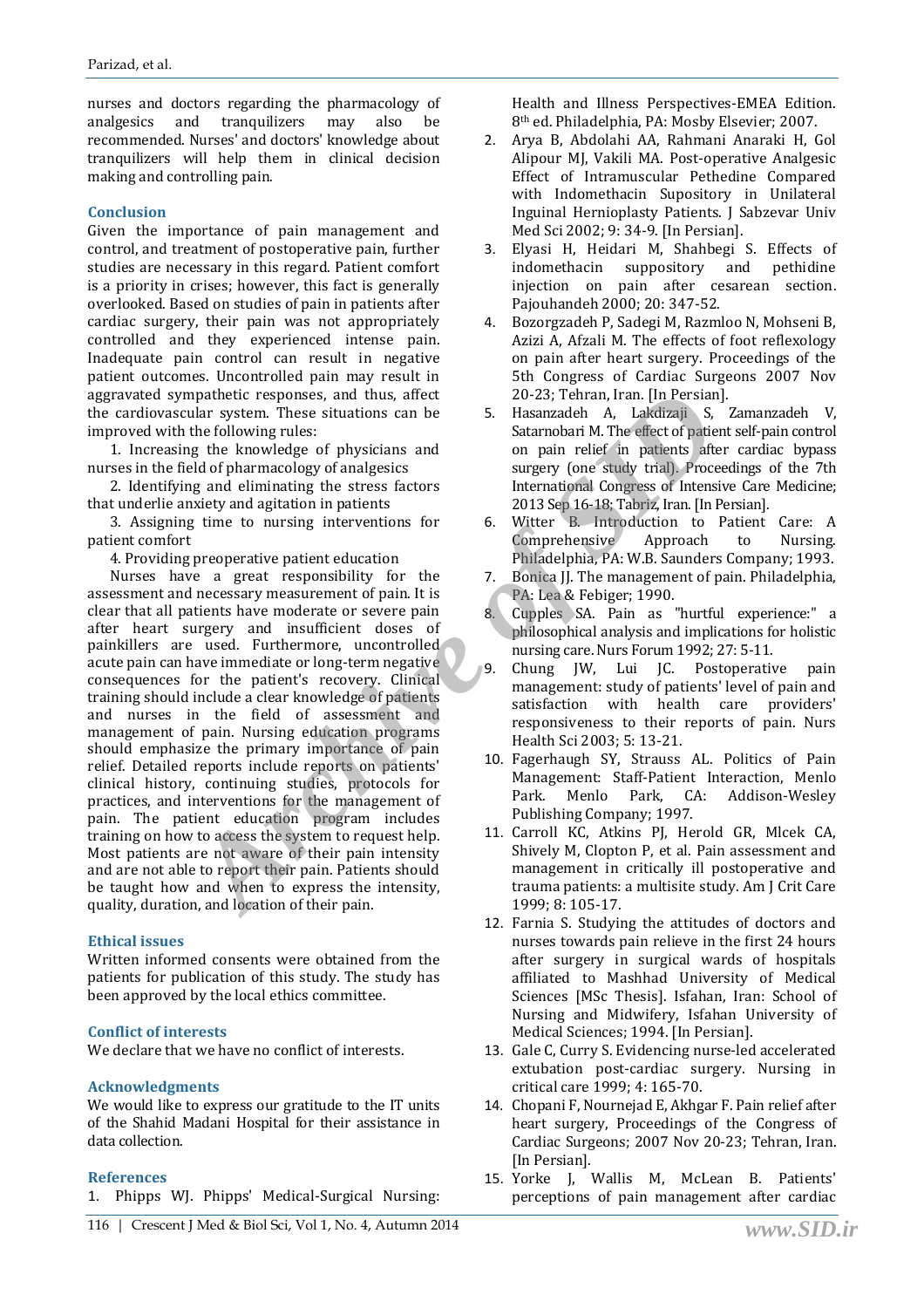surgery in an Australian critical care unit. Heart Lung 2004; 33: 33-41.

- 16. Puntillo KA. Pain experiences of intensive care unit patients. Heart Lung 1990; 19: 526-33.
- 17. Parvan K, Zamanzadeh V, Lakdizaji S, Mousavi SM. Nurse's Perception of Stressors Associated with Coronary Artery Bypass Surgery. J Cardiovasc Thorac Res 2013; 5: 113-117.
- 18. Cogan J. Pain management after cardiac surgery. Semin Cardiothorac Vasc Anesth 2010; 14: 201-4.
- 19. Salehian M. Assessment and management of pain in intensive care units. Proceedings of the 13th Congress of Iranian Heart association in Collaboration Collaboration with the University of Vienna; 2002 Oct 8-11; Tehran, Iran; 2002. p. 244-7.
- 20. Parizad R. Assessment and management of pain after CABG, Cardiac nursing Session. Heart association in Collaboration Collaboration with the University of Vienna; 2002 Oct 8-11; Tehran, Iran. [In Persian].
- 21. Sun X, Weissman C. The use of analgesics and sedatives in critically ill patients: physicians' orders versus medications administered. Heart Lung 1994; 23: 169-76.
- 22. Watt-Watson J, Stevens B. Managing pain after coronary artery bypass surgery. J Cardiovasc Nurs 1998; 12: 39-51.
- 23. Hancock H. The complexity of pain assessment and management in the first 24 hours after cardiac surgery: implications for nurses. Part I. Intensive Crit Care Nurs 1996; 12: 295-302.
- 24. McMillan SC, Tittle M, Hagan S, Laughlin J, Tabler RE. Knowledge and attitudes of nurses in veterans hospitals about pain management in patients with cancer. Oncol Nurs Forum 2000; 27: 1415-23.
- 25. Briggs M, Dean KL. A qualitative analysis of the nursing documentation of post-operative pain management. J Clin Nurs 1998; 7: 155-63.
- 26. Chuk PK. Vital signs and nurses' choices of titrated dosages of intravenous morphine for relieving pain following cardiac surgery. J Adv Nurs 1999; 30: 858-65.
- 27. Curtiss CP. JCAHO: meeting the standards for pain

management. Orthop Nurs 2001; 20: 27-30, 41.

- 28. Jairath N, Kowal N. Patient expectations and anticipated responses to postsurgical pain. J Holist Nurs 1999; 17: 184-96.
- 29. Puntillo KA, Miaskowski C, Kehrle K, Stannard D, Gleeson S, Nye P. Relationship between behavioral and physiological indicators of pain, critical care patients' self-reports of pain, and opioid administration. Crit Care Med 1997; 25: 1159-66.
- 30. Stein-Parbury J, McKinley S. Patients' experiences of being in an intensive care unit: a select literature review. Am J Crit Care 2000; 9: 20-7.
- 31. Desbiens NA, Wu AW, Broste SK, Wenger NS, Connors AF, Lynn J, et al. Pain and satisfaction with pain control in seriously ill hospitalized adults: findings from the SUPPORT research investigations. For the SUPPORT investigators. Study to Understand Prognoses and Preferences for Outcomes and Risks of Treatmentm. Crit Care Med 1996; 24: 1953-61.
- 32. Brouner LS, Smith D, Internal surgery medical nursing. Pain treatment-health assessmentcritical thinking-Moral decisions and nursing process. Trans. Sami P. Tehran, Iran: Bashari Publications; 2000. [In Persian].
- 33. Kol E, Alpar SE, Erdogan A. Preoperative education and use of analgesic before onset of pain routinely for post-thoracotomy pain control can reduce pain effect and total amount of analgesics administered postoperatively. Pain Manag Nurs 2014; 15: 331-9. Assessment and management of pain<br>
adults: findings from the SUC, Cardiac nursing Session. Heat<br>
in Collaboration Collaboration with the Sudy to Understand Prognoses<br>
1. Cord Collaboration with the Sudy to Understand Progn
	- 34. Dasta JF, Fuhrman TM, McCandles C. Use of sedatives and analgesics in a surgical intensive care unit: a follow-up and commentary. Heart Lung 1995; 24: 76-8.
	- 35. Silva MA, Pimenta CA, Cruz DA. Pain assessment and training: the impact on pain control after cardiac surgery. Rev Esc Enferm USP 2013; 47: 84-92.
	- 36. Parvan K, Zamanzadeh V, Lak DS, Mousavi Shabestari M. Patient's Perception of Stressors Associated with Coronary Artery Bypass Surgery. J Caring Sci 2012; 4: 237-43.

**Citation:** Parizad R, Abdolahzadeh F, Mousavi-Shabestari M. **Pain after Cardiac Surgery: A Review of the Assessment and Management of Pain**. Crescent J Med & Biol Sci 2014; 1(4): 113-7.